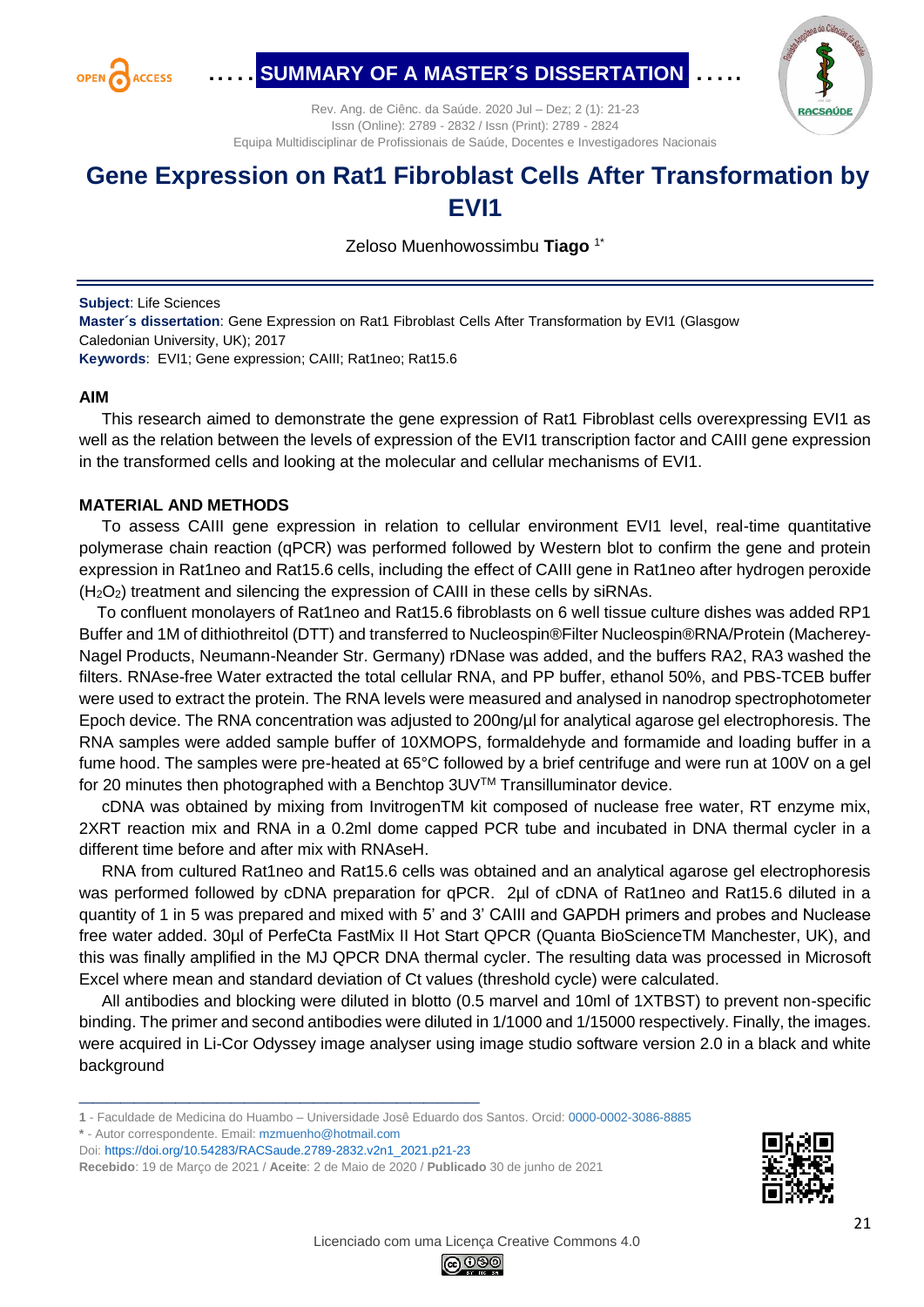#### **RESULTS**

The protein absorbance obtained from the cell lysates showed a moderate difference between Rat1neo (0.147ng/µl) and Rat15.6 (0.1665ng/µl) as revealed in the spectrophotometer and for Western blot analysis, both samples had to be adjusted to same concentration for 20µl.

In the figure 1 the proteins analysed by Western blot are presented. This shows the expression of EVI1 protein in Rat1neo and Rat15.6 with a migration band around 149 KDa.

GAPDH protein showed the same thickness bands between Rat1neo and Rat15.6 samples, whereas, for CAIII the bands were thicker in Rat1neo and thinner for Rat15.6.

The absorbance was made in duplicate, so a mean was calculated between the two values. The results from protein absorbance and RNA quantification are shown on Table 1.

Table 1- Protein Absorbance and RNA Quantification for Rat1neo and Rat15.6

| Conc.                      |         | Rat15.6   Rat1neo   20µg   10µg | <b>BSA</b> | <b>BSA</b> | BSA BSA | $5\mu$ g   2.5 $\mu$ g   1.25 $\mu$ g<br>∥ BSA | 0.625µg   0µg<br><b>BSA</b> | <b>BSA</b> |
|----------------------------|---------|---------------------------------|------------|------------|---------|------------------------------------------------|-----------------------------|------------|
| <b>RNA</b><br>$(ng/\mu l)$ | 137.401 | $\vert$ 404.145                 |            |            |         |                                                |                             |            |

 The RNA quality was checked by agarose gel electrophoresis and two bands of ribosomal RNA, 28S and 18S, were observed which indicated the RNA quality obtained for this experiment.

 The qPCR results of CAIII gene expression in Rat1neo and Rat15.6 cells. The CAIII was highly expressed on Rat1neo whereas in Rat15.6 it was expressed at a reduced level because of the EVI1 gene overexpressing and the CAIII gene is repressed.

 After bacteria culture for transformation, there was no bacterial growth on some plates as indicated in Table 2 and to complete the experiment, samples for Falcon tubes 1 and 2 were taken from classmates.

| Table 2- Number of colonies counted for bacterial transformation |  |  |  |  |
|------------------------------------------------------------------|--|--|--|--|
|------------------------------------------------------------------|--|--|--|--|

|              |         | Plate Plasmid #colonies |
|--------------|---------|-------------------------|
| 1            | 1       | 0                       |
| $\mathbf{2}$ | 2       | ი                       |
| 3            | 3       | 118                     |
| 4            | 4       | 141                     |
| 5            | pUC19   | 16                      |
| 6            | Control | O                       |

 The absence of bacteria growth for plasmid 1 and 2 may be related to the quantity of plasmid to give antibiotic resistance to the DH5α *E. coli* strain, coinciding with the negative control (no plasmid- no bacterial growth in presence of ampicillin).

 Plasmid DNAs were amplified and identified in bacterial growth *E. coli* strain DH5α and 1µl of Kpn1 enzyme (Fermentas-Life Science) was used to digest different plasmid DNAs in different fragments in 1% agarose gel electrophoresis.

 According to the DNA fragmentation and compared to the hyperladder, plasmid 1 corresponded to pBluescriptKSII because it migrates at around 3100bp band, plasmid 2- pCAIIIUC with two fragments at 5500-1750bp; plasmid 3 pGL3 and plasmid 4- pRLCMV. The digest enzyme Kpn1 cut different plasmid DNAs in different fragments as observed in agarose gel electrophoresis.

 Approximately 40 percent of pEGFP-N1 transfection was achieved in Rat15.6 fibroblast cells and about 1 percent for Rat1neo fibroblast cells.